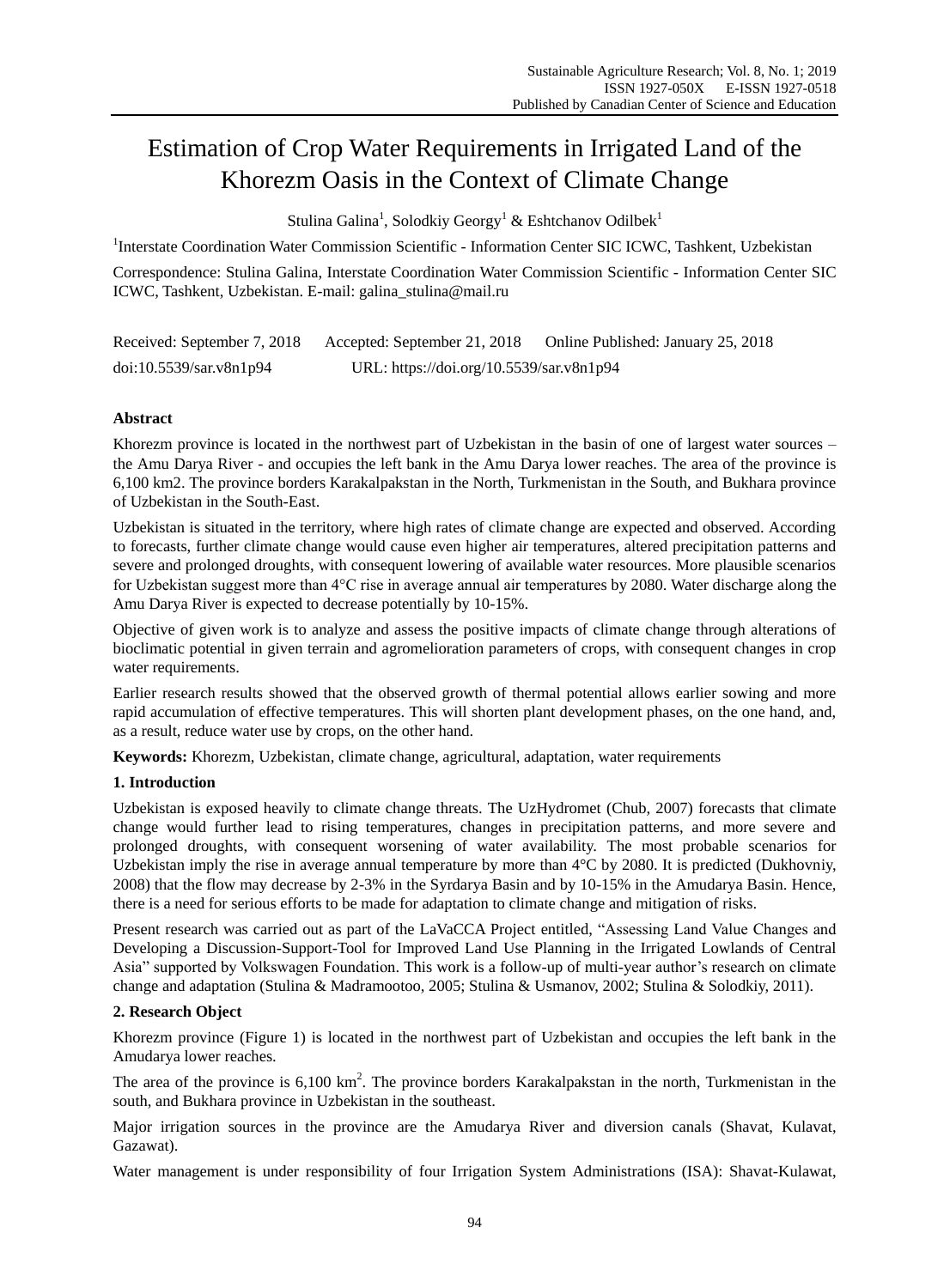Karamazy-Klychbai, Tashsaka, and Palvan-Gazawat.

The inter-farm network management is assigned to WUA that serve (as of 2014) 4755 water users.

The climate is sharply continental, with the summer temperature reaching  $+45^{\circ}$ C and the winter temperature falling down to  $-32^{\circ}$ C. Given thin snow cover, the soil freezes down to half a meter.

Shallow saline groundwater (0-1 m) causes salinization over the vast area.



Figure 1. Uzbekistan, Khorezm province

Agriculture is the main economic activity in the province, and almost 80% of provincial population lives in the rural area.

Cropping patterns are shaped by natural-climatic conditions. The territory of the province is adjacent to the northern boundary of land where cotton can be grown. Shallow groundwater forms hydromorphic soil, which is favorable for rice cultivation. Cucurbits, such as melon and water melon are also common there.

#### **3. Research Methods**

Water requirements were modeled using the REQWAT model (Stulina & Usmanov, 2002) developed on the basis of the CROPWAT model, which underwent certain modifications. The main difference from the CROPWAT is the module of groundwater contribution.

Climate data, a soil map, a groundwater well location map and the observations data on groundwater levels for a series of years are used as input for the calculations. The results are displayed in form of ten-day or monthly crop water requirements averaged for the studied area or as maps of annual crop water requirements for various crops.

The REMO model (Mannig et al., 2013; Parry et al., 2007; Parry et al., 1999; Rozenzweig et al., 2001; Vleck et al., 2004) was used for the forecasts of climate change. This climatic model is based on the ECHAM 5 model developed at the Max Plank Institute (Germany). That is the model of global atmosphere circulation. It is used for calculation of global and regional patterns of climate change. The A1B scenario of average warming as a result of greenhouse gas emission was played in the model. Given model allowed constructing the artificial temperature and rainfall series until 2080.

## **4. Research Results**

## *4.1 Analysis of an Impact of Climate Change*

4.1.1 Cropping Patterns and Crop Yields

As mentioned above, the main crops grown in the Khorezm province are cotton (35-45%), rice (2-18%), wheat (0-16%), and the rest comprises forage crops (3-26%), cucurbits (1-2%), and vegetables (3-6%). Homestead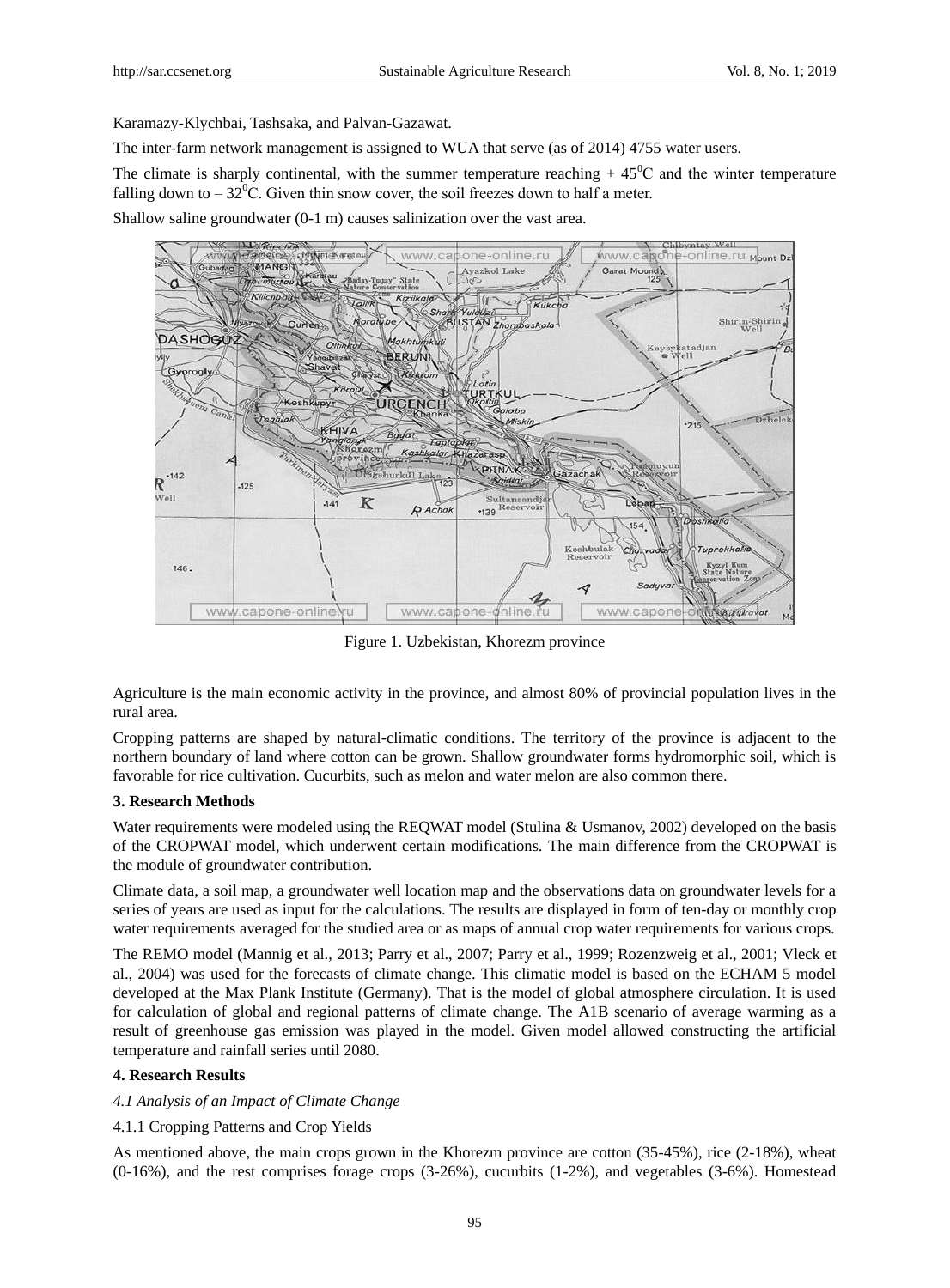plots also cover a large area (12-18%). Changes in the cropping patterns are caused by certain socio-economic and climatic reasons.

With the adoption of the food security doctrine, the wheat areas extended significantly by integrating wheat into the crop rotation. (Figure 2, Figure 3).

Unfortunately, the expansion of wheat area by 15% from 1980 till 2012 was accompanied by 19% reduction of the forage area (Figure 2, Figure 3).



Figure 2. Cropping pattern in the Khorezm province, 1980



Figure 3. Cropping pattern in the Khorezm province, 2012

In the context of climate change, crop area and yield depend on hydrological situation during a year. First, this affects rice production, which directly depends on annual water use plan.



Figure 4. Cropping patterns in the Khorezm province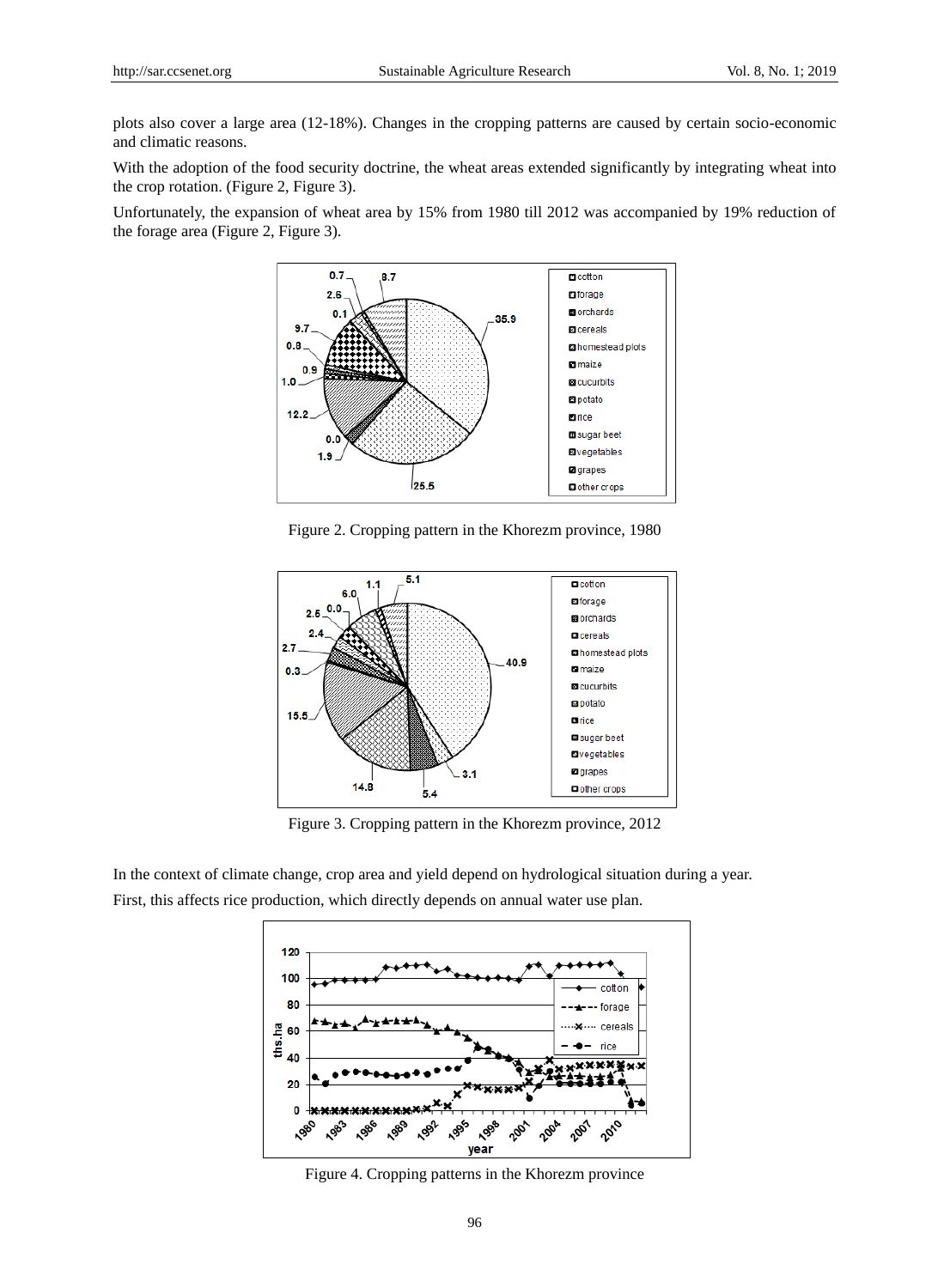Critical decrease in the rice area (Figure 4) is observed in very dry years 2001 and 2011. Graph in Figure 5 demonstrates changes in crop yield by year and the relationship between the yield and climate.

The main crops in Khorezm, such as cotton, rice, forage crops, and wheat show certain reduction of yield, including cotton in 1984, rice in 2000-2002, and wheat in 2003.



Figure 5. Yields of main crops in the Khorezm province

Those years, the reductions in yields were 30% for cotton, 13% for wheat, 65% for rice, and 20% for forage crops against the average yields over the last 30 years.

4.1.2 Crop Water Requirements

Water delivery per irrigated hectare also depends on climatic conditions.

Water availability dramatically drops during dry years. Figure 6 shows the catastrophic water situation in the years of drought, when water delivery decreased from 4,000 million  $m<sup>3</sup>$  to 900 million  $m<sup>3</sup>$ . The decrease in unit water delivery in  $m^3/t$  is a result of reduction of the total available water (Figure 6) and the cause of lowering yields (Figure 5).



Figure 6. Agricultural water use

#### **5. Climate Change and Adaptation**

## *5.1 Assessment of Thermal Resources and Their Forecast*

The Khorezm oasis situated in the north of the Republic refers to the cool thermal zone, with the sum of effective temperatures as 1000 - 2800°C, according to Babushkin's classification (Babushkin, 1974). The thermal capacity is estimated through the sum of effective temperatures. The effective temperature is the difference between the mean daily temperature and the temperature at which development of any crop starts. This threshold temperature is specific for each crop (Table 1).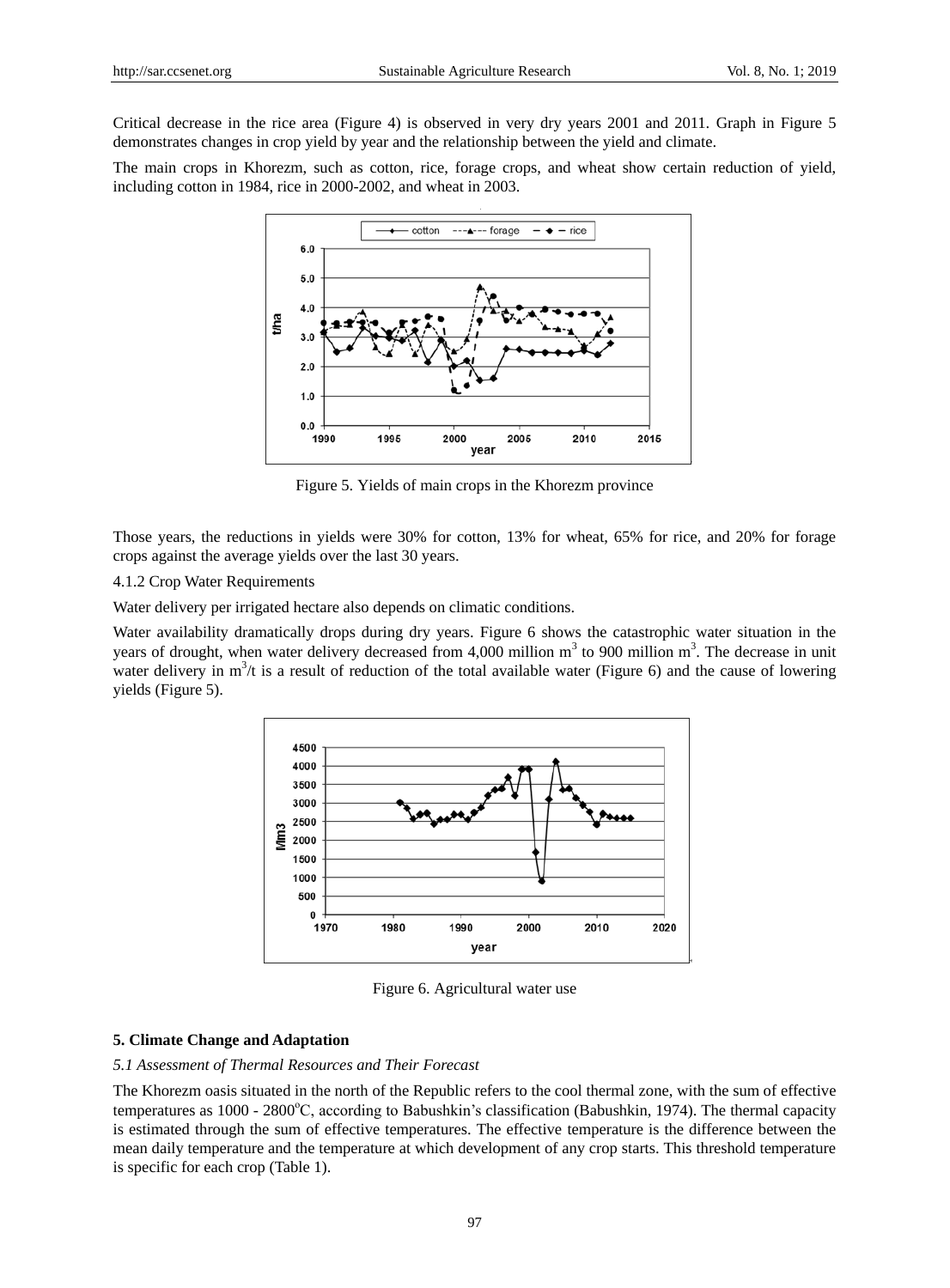|  |  |  |  |  |  |  |  |  | Table 1. Minimum (1), optimal (2) and maximum (3) air temperature by crop development phase |  |  |  |  |  |  |
|--|--|--|--|--|--|--|--|--|---------------------------------------------------------------------------------------------|--|--|--|--|--|--|
|--|--|--|--|--|--|--|--|--|---------------------------------------------------------------------------------------------|--|--|--|--|--|--|

| Crop         | Sowing  |           |       |  |  |  |  |
|--------------|---------|-----------|-------|--|--|--|--|
|              |         |           |       |  |  |  |  |
| Cotton       | 10      | $12 - 14$ |       |  |  |  |  |
| Rice         | $10-12$ | 20-25     | 30-32 |  |  |  |  |
| Maize        | 7-8     | $10-12$   | 30-32 |  |  |  |  |
| Winter wheat | $10-12$ | 15-18     | 18-20 |  |  |  |  |



Figure 7. Annual sum of effective temperatures higher than 10 degrees, Khorezm planning zone



Figure 8. Number of days in a year with the temperature above 10 degrees, Khorezm planning zone

The analysis of data indicates to steady upward trend of thermal capacity in the area under consideration.

Number of days with the effective temperature above 10 degrees increases to 200 days in some of years, as estimated in the REMO model. The sum of effective temperatures above 10  $^{\circ}$ C (Figure 7, Figure 8) will increase by 3% in 2010-2020, 11% in 2020-2030 and 8% in 2030-2050.

The increase in thermal resources reduces the risks for growing of heat-loving crops, such as cotton.

#### *5.2 Changes in the Date of Steady Temperature Transition*

It is clearly observed that the time suitable for sowing comes earlier. In the REMO scenarios, as compared to the base scenario, steady transition of air temperature through 10 °C is 4 days earlier and closer to winter and 2 days in the last days of the growing season by 2030, 3 days earlier by 2050, and 6 days earlier in spring season by 2080 (Figure 9).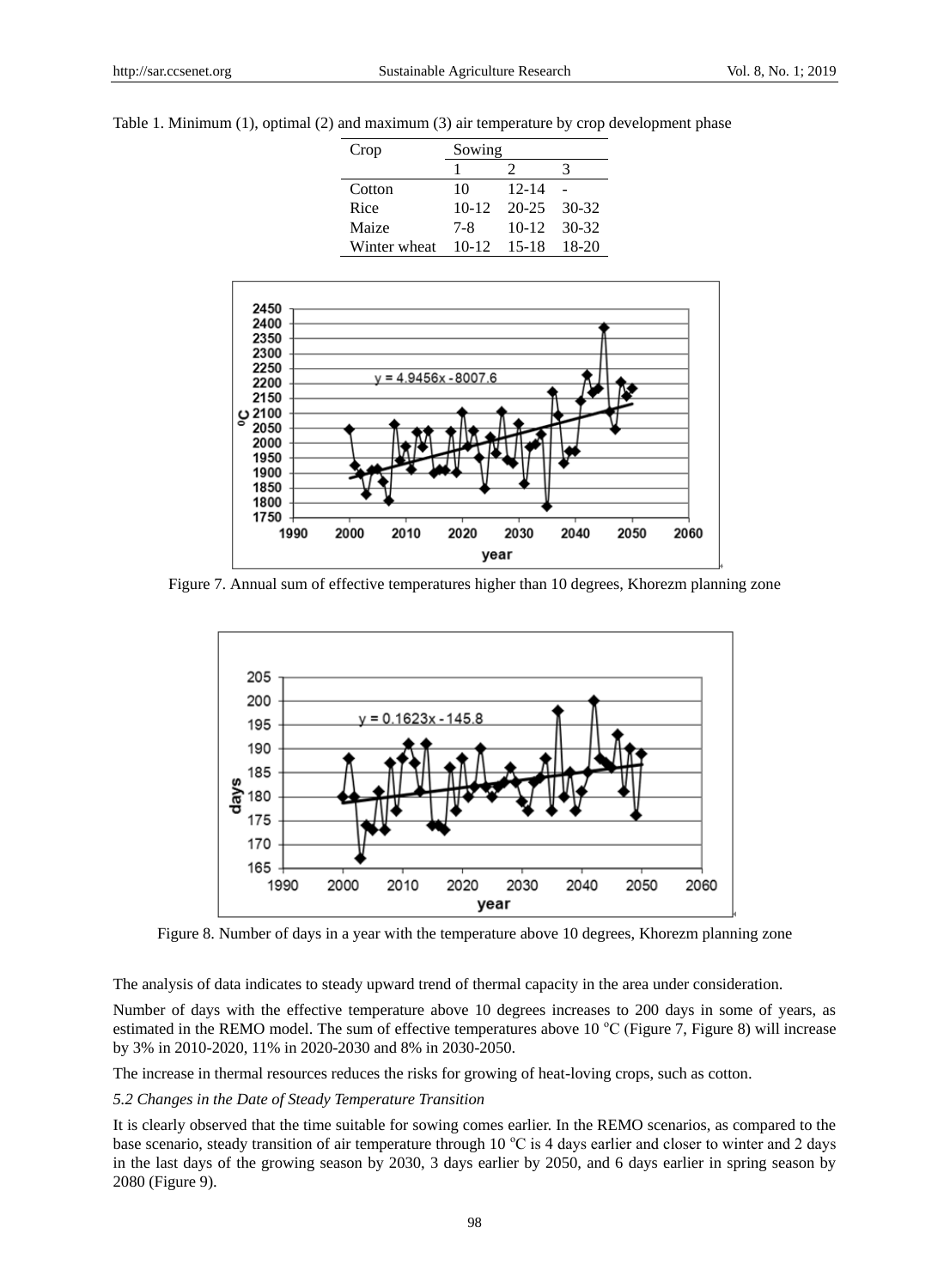

Figure 9. Changes in the dates of steady transition through  $10^{\circ}$ C, Khorezm

# *5.3 Length of Crop Growing Season*

Thermal resources are to provide annual ripening of different crop varieties cultivated in the region.

The climate change and temperature rise will lead to shift in the time of accumulation of the total effective temperature, which is necessary for ripening of crops.

Table 2 shows the sums of effective temperatures needed for plant development phases and for complete ripening till harvesting.

Table 2. Sums of effective temperatures above  $10^{\circ}$  by crop development phase under appropriate soil moisture conditions

| Variety     | Sowing     | Sprouting- | Budding-  | Flowering-opening     | Sowing-opening of first |
|-------------|------------|------------|-----------|-----------------------|-------------------------|
|             | -sprouting | budding    | flowering | of first cotton bolls | cotton bolls            |
| Early       | 95         | 400        | 480       | 760                   | 1735                    |
| ripening    |            |            |           |                       |                         |
| Mid-season  | 100        | 425        | 500       | 850                   | 1875                    |
| Late season | 100        | 480        | 530       | 1050                  | 2160                    |

The comparison of historical data with REMO simulations indicates to future changes in processes of plant growth and development. Subsequently, this will entail modification of the whole agronomic cycle.

There are 4 phases of plant development, which are described below (Table 3).

Table 3. Description of plant development phases

| I-phase  | $P-1$ | starting with sowing, sprouting till formation of cotyledonous leaves and, probably, two or            |
|----------|-------|--------------------------------------------------------------------------------------------------------|
|          |       | three full-fledged leaves; soil surface is not covered or slightly covered with plants (canopy is      |
|          |       | less than $10\%$ )                                                                                     |
| II-phase |       | P-2 crop development (from the beginning of quick growth till blossoming, when the rate of             |
|          |       | development slows down; by the end of the phase canopy is 70-80%),                                     |
|          |       | III-phase P-3 flowering or mid-season phase (includes the main period of blossoming and early phase of |
|          |       | seed and fruit formation; from effective canopy 70-80% till start of fading and falling off            |
| IV-phase | $P-4$ | ripening (when crop develops, ripens and harvest is collected)                                         |

According to this classification and using the sum of effective temperatures needed for each phase to be completed, the length of crop development phases was calculated for main crops and for different years and relevant forecast for the future was made.

The analysis made for cotton demonstrates the results. Figure 10 shows changes in development phases of mid-season cotton, whereas Table 4 shows changes in the length of development phases for early ripening, midand late-season cotton varieties.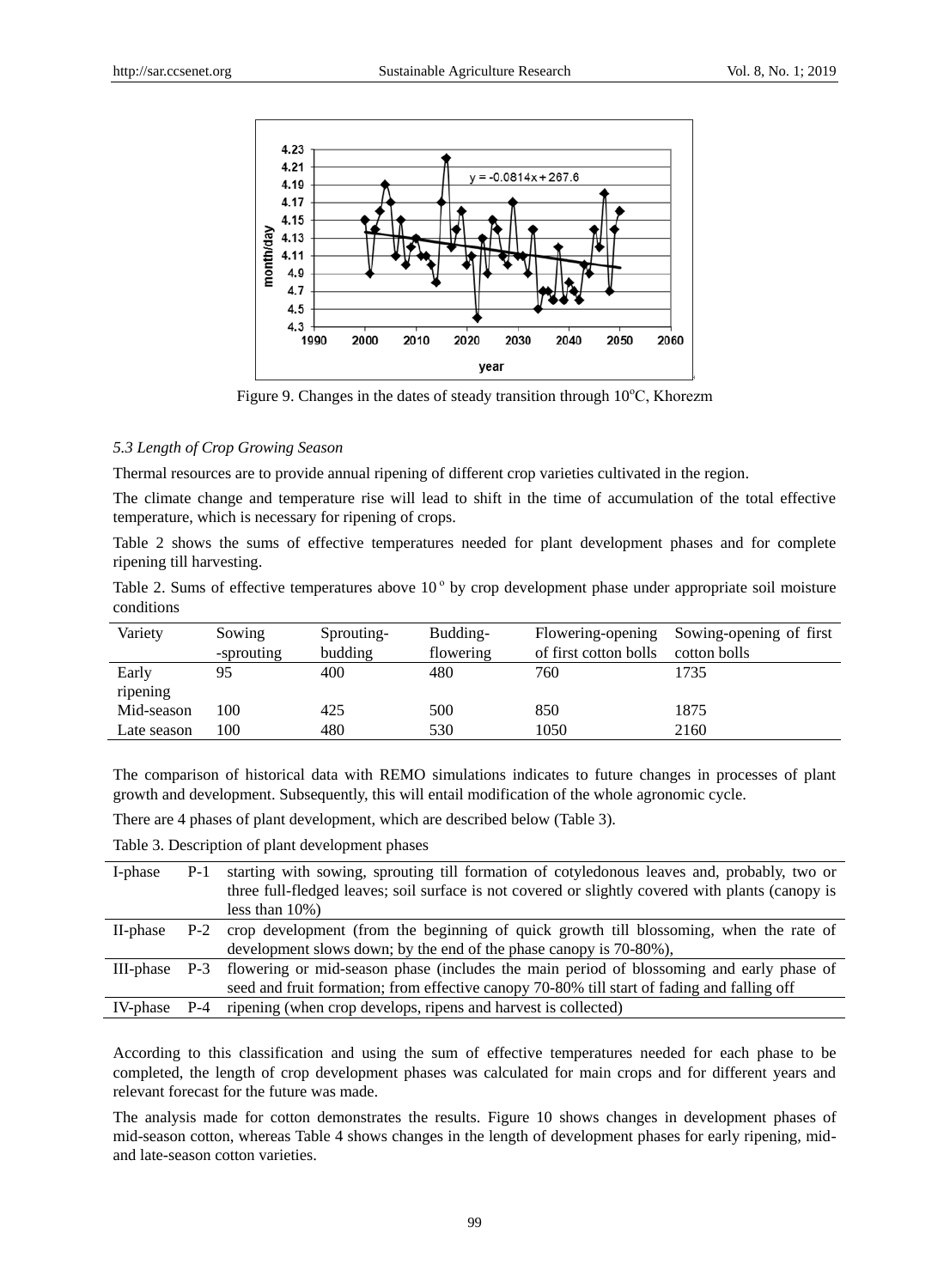

Figure 10. Change in the length of development phases for mid-season cotton, by year

The derived results indicate to shortening of cotton growth season in general and of every phase in particular. The duration of phases considerably changes over the analyzed and forecast period, depending on climate. By 2050, the length of growing season will become 20 days shorter as compared to 2000 for mid-season cotton, 19 days shorter for late-season cotton, and 12 days shorter for early ripening cotton (Figure 11, Figure 12, Figure 13).



Figure 11. Trend of the length of mid-season cotton growth



Figure 12. Trend of the length of late-season cotton growth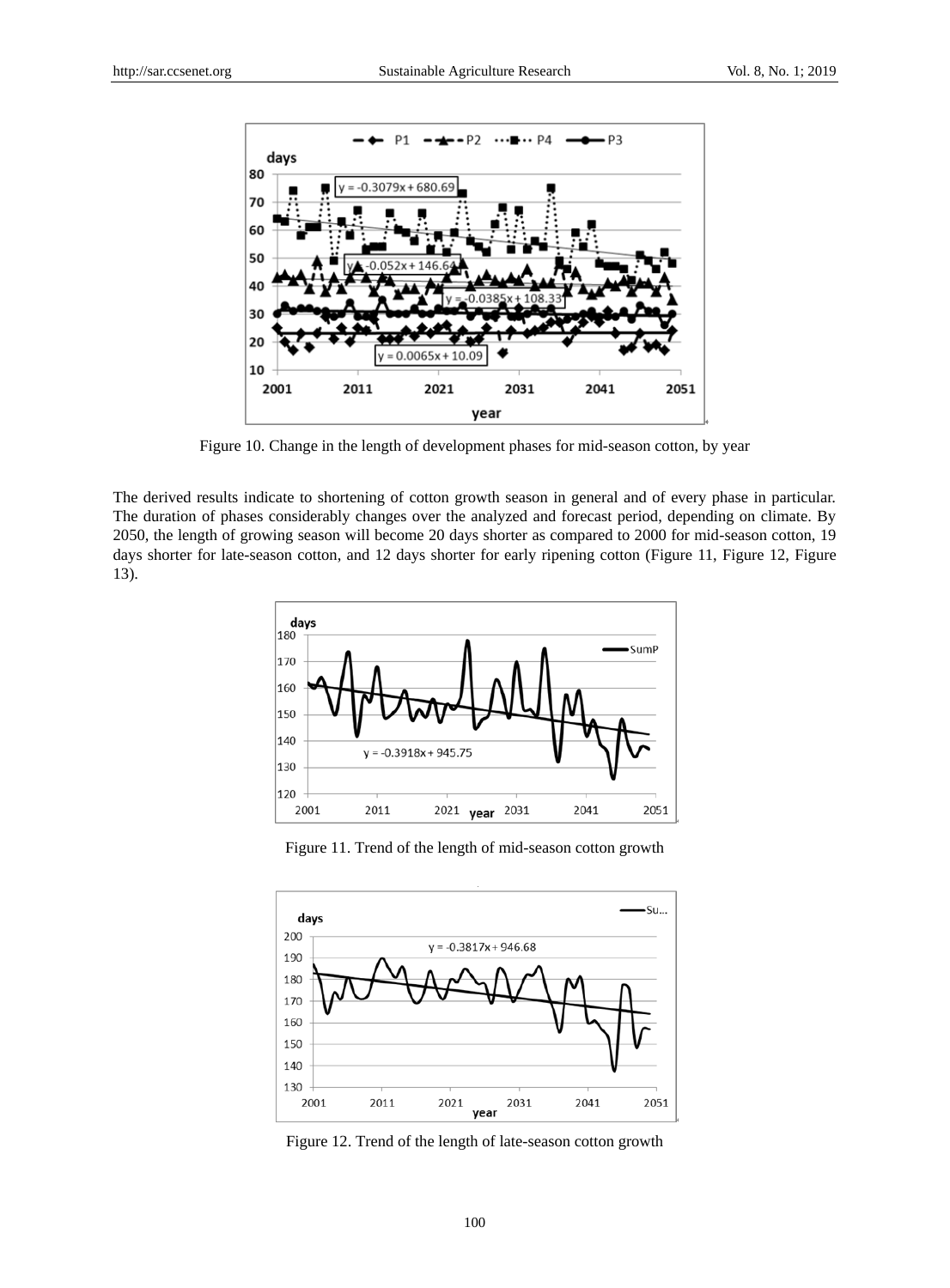

Figure 13. Trend of the length of early ripening cotton growth

|  |  | Table 4. Change in the length of cotton development phases |  |
|--|--|------------------------------------------------------------|--|
|  |  |                                                            |  |

|                       | Year      | P1       | P <sub>2</sub> | P3   | P4   | Total |
|-----------------------|-----------|----------|----------------|------|------|-------|
| Late-season cotton    | 2000      | 23       | 45             | 35   | 80   | 183   |
|                       | 2030      | 23       | 44             | 33   | 72   | 172   |
|                       | 2050      | 23       | 43             | 32   | 66   | 164   |
|                       | 2030-2000 | 0        | $-2$           | $-2$ | -8   | -11   |
|                       | 2050-2030 | 0        | $-1$           | $-1$ | -6   | -8    |
| Mid-season cotton     | 2000      | 23       | 43             | 31   | 65   | 162   |
|                       | 2030      | 23       | 41             | 30   | 56   | 150   |
|                       | 2050      | 23       | 40             | 29   | 49   | 142   |
|                       | 2030-2000 | $\theta$ | $-2$           | $-1$ | -9   | $-12$ |
|                       | 2050-2030 | $\theta$ | $-1$           | $-1$ | -6   | $-8$  |
| Early ripening cotton | 2000      | 22       | 41             | 28   | 51   | 142   |
|                       | 2030      | 22       | 39             | 28   | 46   | 135   |
|                       | 2050      | 22       | 38             | 27   | 43   | 130   |
|                       | 2030-2000 | $\theta$ | -1             | $-1$ | $-5$ | $-7$  |
|                       | 2050-2030 | $\theta$ | -1             | -1   | -3   | -5    |

The growing season of most crops becomes shorter as well.

Based on the analysis made above, the temperature rise has a positive effect through acceleration of physiological processes and, thus, shortening of the length of crop development and growth. However, with temperature rise, the risk of extremes affecting adversely agricultural production becomes high. The rise of temperature above critical value will provoke plant stress.

Figures 14, 15 and 16 show the results of water requirement calculations by the REQWAT model using the REMO's climate forecasts, for different cotton varieties. Water requirement trends indicate to lowering of cotton irrigation requirements. However, this takes place only at the expense of shortened growing season of cotton as shown above (Table. 4, Table. 5; Figure 11, Figure 12, Figure 13).



Figure 14. Scenario of changing water requirements of early ripening cotton under climate change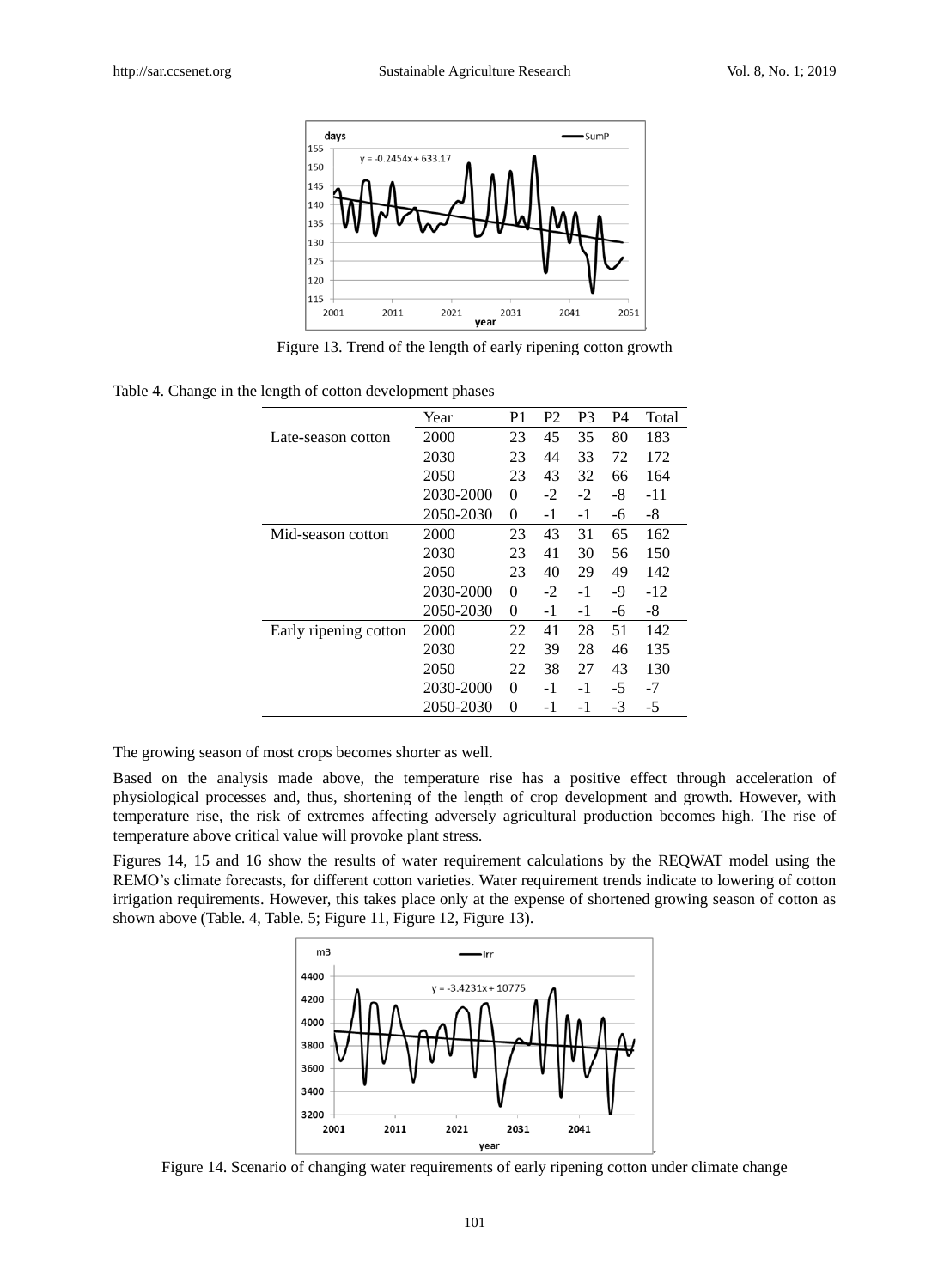

Figure 15. Scenario of changing water requirements of mid-season cotton under climate change



Figure 16. Scenario of changing water requirements of late-season cotton under climate change

For cotton, the growing season would become 30 days shorter and the water use would decrease by more than 100 mm by 2100. The thermal pattern should be considered as the basis for crop rotation and, hence, for water planning.

Table 5.

| Crop                                   | 2001     | 2025     | 2050     | change |
|----------------------------------------|----------|----------|----------|--------|
| Pulses                                 | 3474.356 | 3410.9   | 3344.8   | $-130$ |
| Table grapes                           | 6152.43  | 6114.75  | 6075.5   | $-77$  |
| Potato                                 | 4475.223 | 4408.575 | 4339.15  | $-136$ |
| Maize for corn                         | 4243.818 | 4167.45  | 4087.9   | $-156$ |
| Lucerne species                        | 5644.879 | 5380.856 | 5105.832 | $-539$ |
| Sunflower                              | 4029.272 | 4011.8   | 3993.6   | $-36$  |
| Sugar beet                             | 7698.01  | 7722.25  | 7747.5   | 49     |
| Sweet melon                            | 5643.4   | 5317     | 4977     | -666   |
| Pumpkin                                | 3463.549 | 3380.725 | 3294.45  | $-169$ |
| Tomato                                 | 7494.43  | 7192.75  | 6878.5   | $-616$ |
| Water melon                            | 4113.84  | 3918     | 3714     | $-400$ |
| Rice                                   | 12670.39 | 12415.75 | 12150.5  | $-520$ |
| Early rice                             | 9254.011 | 9014.275 | 8764.55  | $-489$ |
| Orchards                               | 3649.051 | 3458.275 | 3259.55  | $-390$ |
| Pulses as double-season crop           | 2320.364 | 2233.1   | 2142.2   | $-178$ |
| Potato as double-season crop           | 3648.572 | 3518.3   | 3382.6   | $-266$ |
| Beet as double-season crop             | 4246.207 | 4203.175 | 4158.35  | -88    |
| Cucurbits as double-season crop        | 3227.234 | 3136.85  | 3042.7   | $-185$ |
| Maize for silage as double-season crop | 3297.493 | 3213.325 | 3125.65  | $-172$ |
| Early cotton                           | 3925.577 | 3843.425 | 3757.85  | $-168$ |
| Mid-season cotton                      | 7101.73  | 6855.25  | 6598.5   | $-503$ |
| Late-season cotton                     | 5131.28  | 4922     | 4704     | -427   |